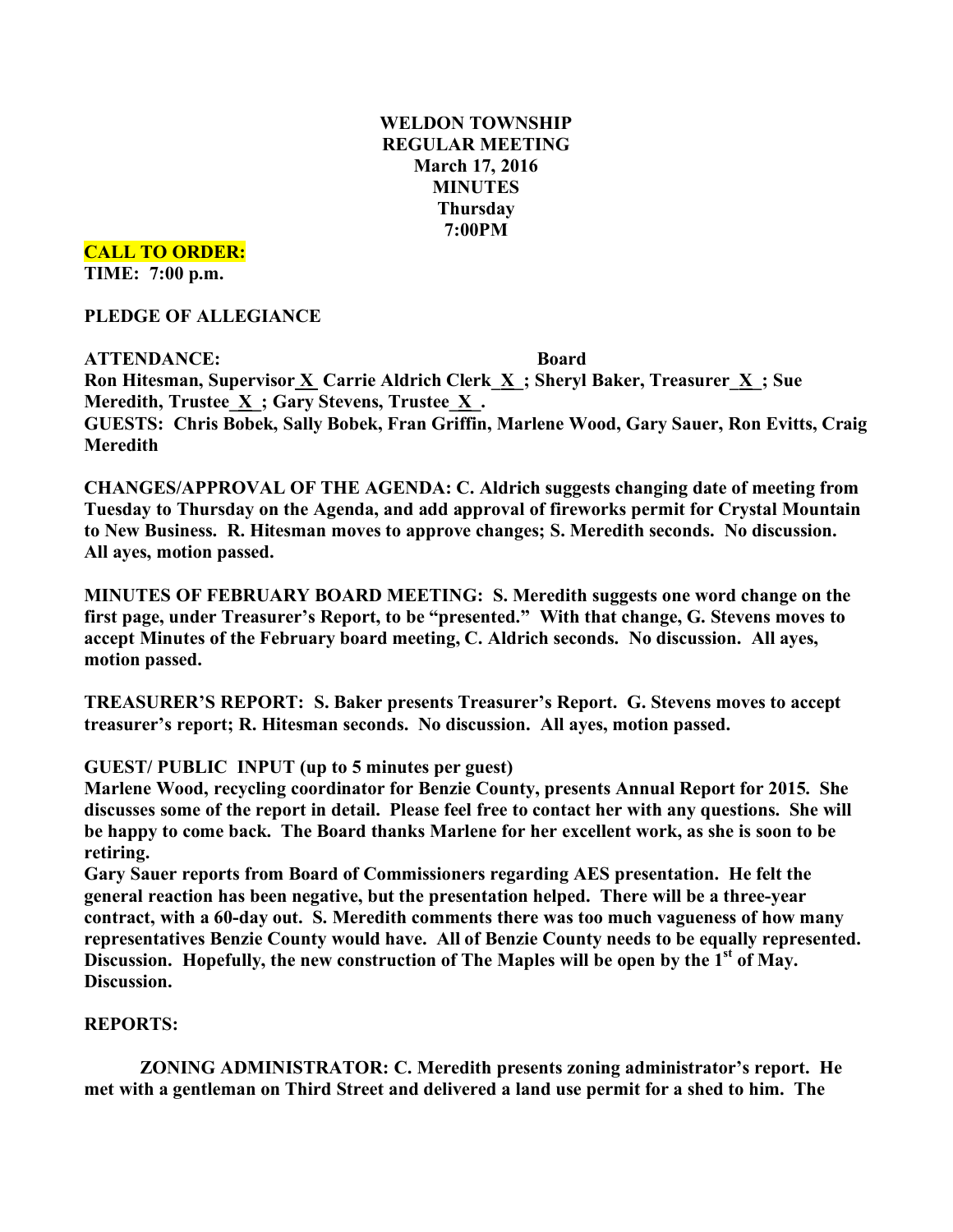**gentleman will have to go before the building department for a building permit. He has 90 days to resolve his land contract issue with Mr. Pelkie, to get a construction loan to begin work on the property. As regards to fencing around the airport, the JPC did grant a special use permit to the the Village to put fencing around the areas which are not fenced. Marv is trying to keep the driveway on the lower part in. He will meet with Matt Steels to get that resolved. In Colfax Township, Dave Casey wants to put in a retail commercial firearm sale business. He would also like to manufacture AR15's, putting scopes on or removing barrels, panting stocks, and reloading ammunition. He will be attending the next JPC meeting to attempt to get that resolved. Bob Anderson would like to meet with the JPC to change the front part of his property from C1 to RR2. At the CRA Meeting, it was decided that two culverts will be put in. People on Partridge Trail will be able to access their homes through the canoe livery, during the work on Haze Road.**

**JPC: S. Meredith was unable to attend the last JPC meeting. Dave Casey has requested to be back on the Agenda for April 7th. Monday March 21st , Networks Northwest will do a presentation about workforce housing at the township hall. Next, a developer will come in to talk about workforce and affordable housing in Benzie County. Discussion. S. Bobek asks if Weldon Township has presented their contribution to the Capital Improvements Plan. C. Aldrich will send Weldon's letter to the Joint Planning Commission.**

**BUDGET: C. Aldrich presents the final budget report for 2014-2015 fiscal year.**

**INVESTMENT REPORT: C. Aldrich presents Certificate of Deposit paperwork for treasurer and clerk to sign. Treasurer will turn paperwork into Honor Bank.**

**SUPERVISOR COMMENTS: R. Hitesman attended a meeting at Benzonia Township regarding a potential broadband program. Mr. Hitesman contacted Crystal Mountain to ask if they had an interest in being a disbursement center for the program. Crystal Mountain was very receptive. There will be a broadband presentation and discussion on April 5th at the Garden Theatre in Frankfort, Michigan.**

**The Board has received a contract from American Waste. Their billing rates are going to be \$43.00 per compacted yard of waste. They need Weldon to sign and return the contract. Discussion. Marlene Wood has been in contact with the manager at American Waste. She feels** the price is fair and it would be more efficient to have it compacted at the site. She feels Weldon **should have the cleanup day as close as possible to the site they have had it in the past. S. Meredith states we need to ask Village for approval to have the cleanup day at the same site. Marlene Wood says she will go to the meeting at the Village.**

**Mr. Hitesman met with Fortress Security for a bid adjustment on their proposal. Discussion. C. Aldrich moves to use Fortress Security for the security system at the township hall; G. Stevens seconds. No further discussion. All ayes, motion passed. R. Hitesman will contact Fortress Security to get things started. C. Aldrich thanks Ron for all of his work on the security system bids.**

**R. Hitesman has contacted the County Road Commission. Money has been approved for resurfacing Lindy Road, beginning in the middle of May. The Board of Review met this week.**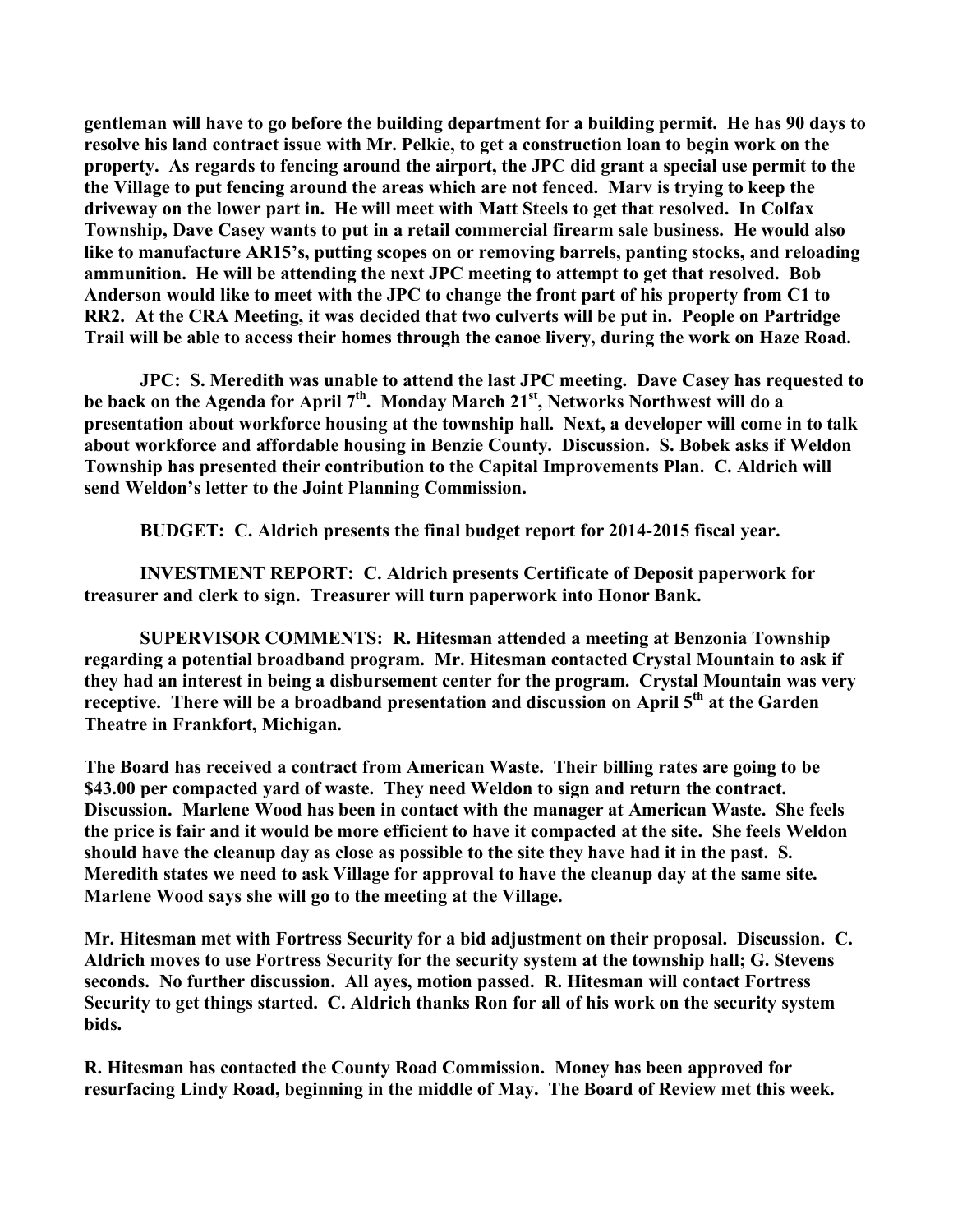**They had 16 units of property they discussed. One poverty exemption and two veterans' exemptions were approved. Mr. Hitesman thanks everyone that came and helped.**

# **CLERK COMMENTS:**

**Tom Lipinski discussed with the clerk regarding receiving extra money on his bill for using his own materials. He has since declared that this will not be necessary. Discussion.**

**Dick Figura asks the township to review our Noise Ordinance language to make sure it complies with Michigan Law. Clerk has reviewed the ordinance, and the language the township uses is appropriate. Discussion.**

**Michael Morin, from Michigan PAR Plan, would like to do a Risk Control visit with Weldon on March 29, 2016. Baird, Cotter and Bishop would like Weldon to set a date for their annual audit. Clerk will work out a date with Angie Roelofs from Baird, Cotter & Bishop, P.C.**

**Michelle Thompson, Benzie County Treasurer, has sent an email regarding tax disbursement by Benzie County for airport properties. The Benzie County Treasurer has refunded the funds to the airport for the incorrect taxation. Weldon may have to return some money at the end of the tax year, once Michelle knows how much of the taxes were sent to Weldon.**

**Clerk emailed Mr. Figura regarding language policy for Board of Trustees on recent policies. The language "Board of Trustees" is fine, just a bit old-fashioned. He also stated, as long as there is a**  record that the board voted on the bills, signing one document to approve a list of bills is fine. If there is a bill the board does not want to pay, they need to note on the list if there is a bill they **don't agree with. Discussion. Clerk will add a column for a check mark by each bill, so board members can initial by an item they don't want to approve.**

### **UNFINISHED BUSINESS:**

**Production Industries has requested a 50% tax exemption for 12 years. Discussion. Clerk will contact Mr. Frost, inquiring if he wishes to go forward. If so, she will set up a public hearing and put notice in the Record Patriot.**

### **NEW BUSINESS:**

**Request from Crystal Mountain to shoot fireworks on July 3, 2016. R. Hitesman moves to approve the request; G. Stevens seconds. Discussion. All ayes, motion passed.**

**Discussion of work to be done on Day Use Park, painting door, remarking parking lot lines, possibly reseal. Discussion. C. Meredith will get three quotes for work.**

**C. Aldrich moves to accept proposed budget for 2016-2017; G. Stevens seconds. All ayes, motion passed.**